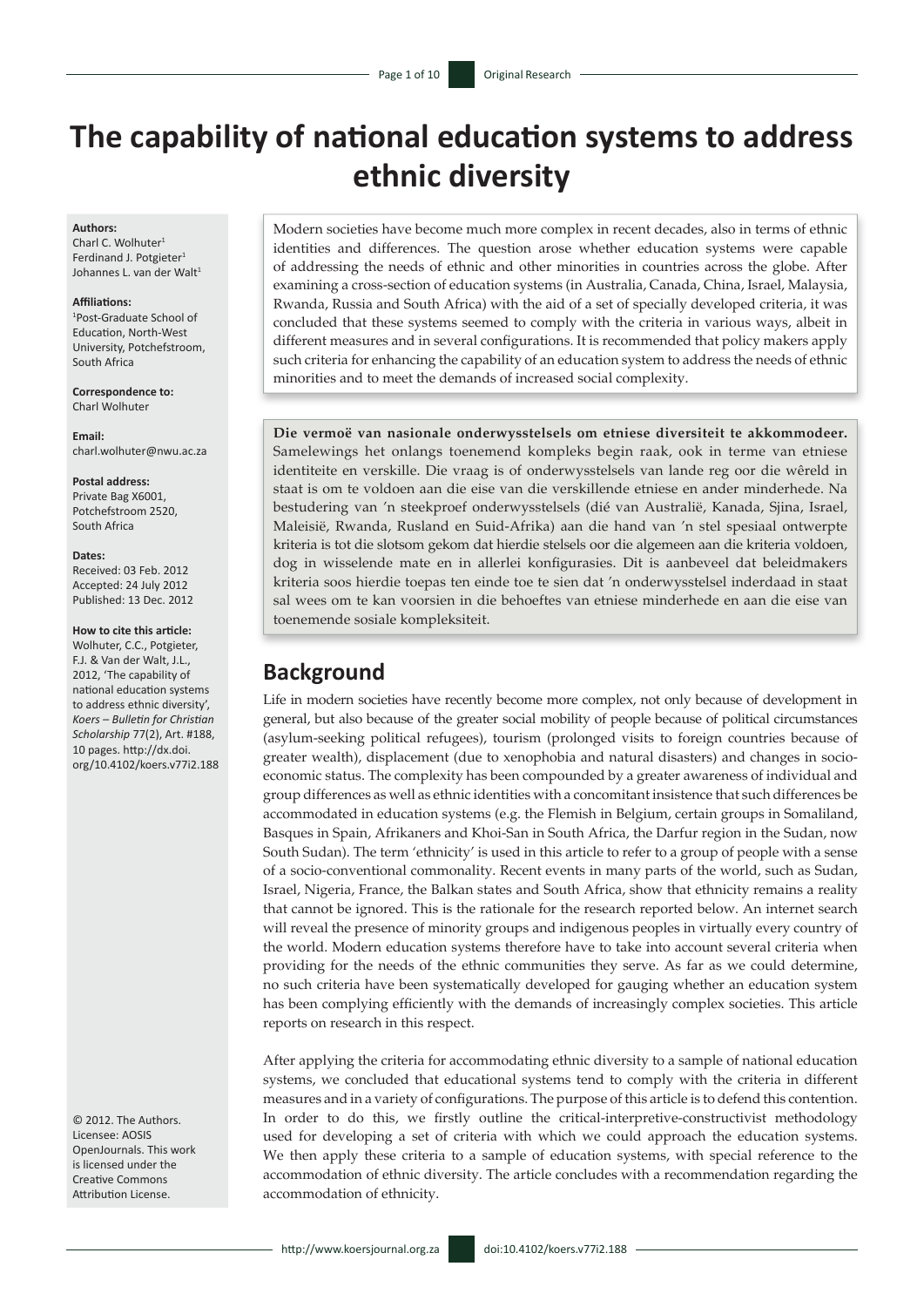# **Research method**

In order to construct criteria that could be utilised for exploring and interpreting the extent to which education systems across the globe are capable of addressing the needs of ethnic minorities, we needed to establish what may be regarded as the *critical* elements of such criteria. Our first inclination was to developa set of criteria founded on Biblical perspectives such as recognition of the uniqueness of individuals and groups, a notion based on the worth and dignity of the human being as *Imago Dei*. However, our investigations brought to light that we could develop a set of universal criteria that would be justifiable from a Biblical perspective as well. Put differently, the criteria that we present below in the conceptual-philosophical-theoretical framework have been found to apply universally and to be justifiable based on pertinent Biblical principles (see Pratt [2000] for a Biblical perspective). It can therefore be said that our approach was rooted in Functionalism as underlying philosophy. Functionalists (in our case, functionalists mindful of Biblical directives) believe that education systems should serve society as a whole, should strive for social good, cohesion, generosity and harmony, comfort people and attempt to make society collectively stronger (Wright 2009:44, 63–66).

In line with our functionalism, we followed a cross-over, hybrid methodological approach that may be termed *critical-interpretive-constructivist.* This approach was based on Jansen's framework for critical theory and the work of Caldwell (2003), Cohen (1970), Cowan, O'Connell and Scanlon (1965), Thompson (1981), Waghid (2007) and Welch (1991). It provided us with the coordinates for the criterion *unity, commonality, communality and national unity*. For the criterion of *individual and group differences* we turned to Potgieter and Van der Walt (2008) and Sherman Swing (2010). The work of Giddens (1994), Nieuwenhuis (2010) and Van Deventer (2010) clarified the criterion of *social justice*, while the epistemologies provided by Armesto (2004), Du Preez (2009), Jackson and Jackson (2008), Karvelas (2006), Soodyall (2006), Van Beek (2006), Van der Walt (2010) and Wielemans (1993) helped us to formulate the criterion of *anthropological equivalence and human rights*. The work of Basave (2006), Jansen (2009), Krüger and Helsper (2006), Lucas (1984) and Reid (1999, 2006) provided the theoretical guideposts for the criterion of *pedagogical demands*. Finally, to address issues of *equality*, we turned to the principles provided by the work of Berkhout and Bondesio (1987), Bowie (1970), Cambron-McCabe and McCarthy (2004) and Mncwabe (1990).

This methodological stance enabled us to develop six criteria for analysing and evaluating the capability of national education systems to provide in and for the needs of ethnic and other minorities. By applying these criteria, we were able to determine the extent to which an education system (and by implication the policy makers behind the system) was capable of providing in the said needs. We regarded adherence to the criteria as indicative of the measure to which the particular system was able to accommodate the

various needs, with particular reference to ethnic diversity, within its national boundaries.

The following conceptual-philosophical/life and worldviewtheoretical framework consists of a brief outline of each of the criteria.

# **Conceptual-philosophicaltheoretical framework**

#### **Recognition of individual and group differences**

The semantic shift in education since the 1980s or so in scholarly debates from the notion of *multicultural education* to that of *diversity*, *difference* and nowadays to *sameness*, brings to the fore the old debate regarding the recognition of individual and group differences in and by national education systems. The nature and content of these debates are as difficult and contested as ever. Although most scholars may agree that learners are active architects of meaning and that the knowledge and identities that they manage to acquire and assemble at school (and elsewhere) essentially constitute social constructs (Potgieter & Van der Walt 2008:44), they may not necessarily agree about, for example, *identity* as a marker of individual and/or group difference (Sherman Swing 2010:87–98).

A person's identity can only exist in community with other people, according to Rorty. He claims that when we are isolated, we lose ourselves. The irony is, however, that as *community* and *sameness* are emphasised, *togetherness* can be lost. As we lose our idea of self, we lose our concept of common humanity, of that which unites us, and we are segregated into our own little communities. Consequently, our ability to have meaningful engagement with those from other communities is lost and group differences – rather than what we share in common as people, that is, our *sameness* – become what defines us (Potgieter & Van der Walt 2008:44).

In counterpoint to Danieli's view that an individual's identity involves a complex interplay of multiple spheres or systems, Jansen (2009:79, 107) warns that if an education system were to allow for ethnicity as a socially dividing construct in its curricular endeavours, chances are that the learners in such a system will only learn about ethnic differences in terms of racial, ethnic and cultural exclusiveness, in the process reproducing social inequality, thereby further dividing the social fabric. Even semantically more elegant references to differences than the terms *race* and *ethnicity* (such as culture, language and group identity) can conceal derogatory and discriminatory meanings. This begs the moral question how a country's education system can prepare dialogicpedagogical spaces for its stakeholders and role-players to teach about difference if that country has never had a national conversation about sameness.

The discourse on *multicultural* education has, since the inception of this term more than thirty years ago, progressed through a number of phases (cf. Wolhuter 2012:178). In the first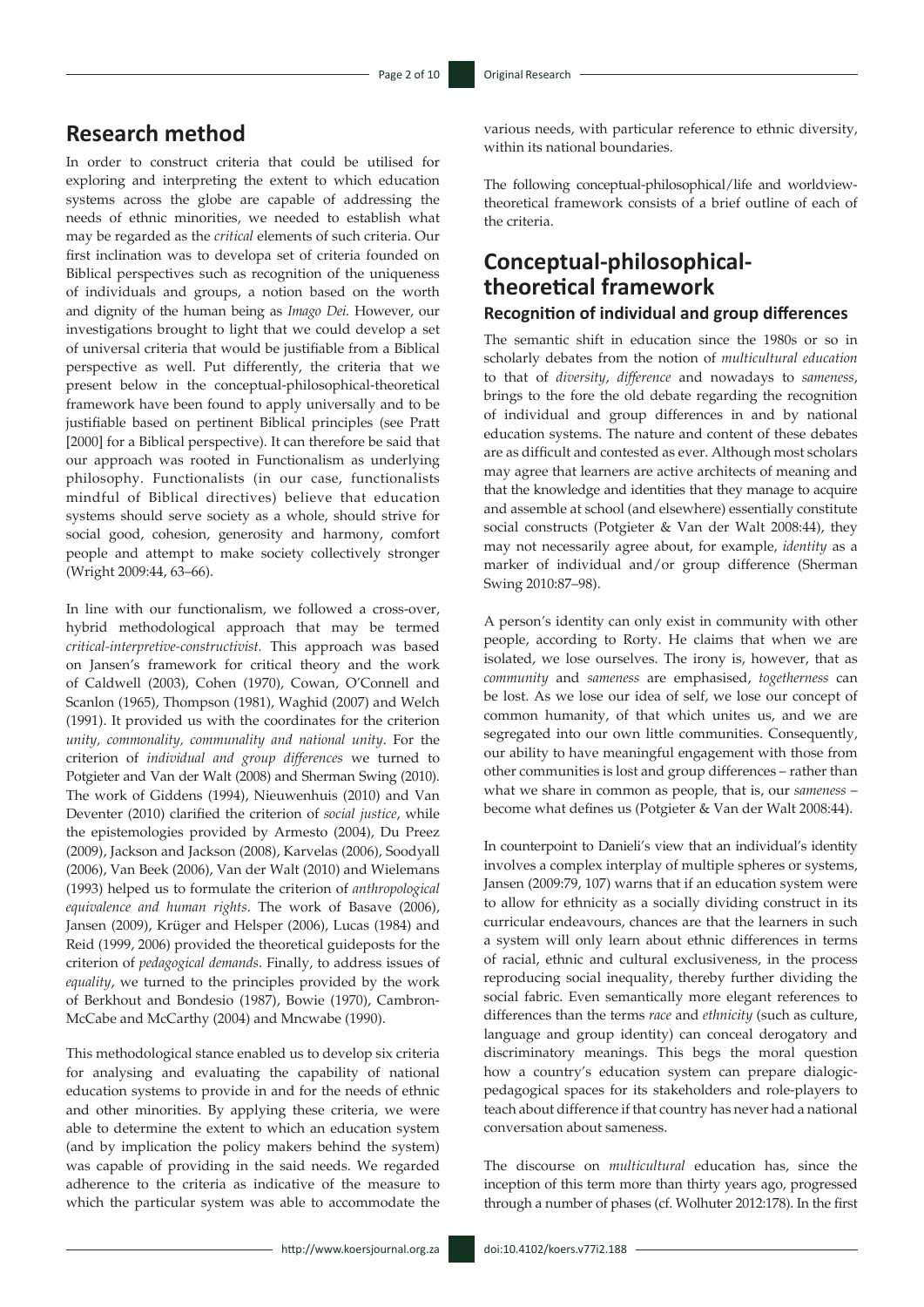phase other cultures were presented in curricula and school organisation as interesting and token accessories or 'addons' to the dominant culture. Out of concern for xenophobic attacks and intercultural conflict, multicultural education then became intertwined with anti-racist education. In a third phase, amidst the increasing emphasis which specialist fields of Education such as Sociology of Education have placed on power-relations in society, multicultural education progressively took on the form of anti-oppressive education. In the most recent phase, after the events of 9/11 and in an age of globalisation, multicultural education coagulated in the form of intercultural education, which contains elements of all the previous phases, as well as elements of critical and reflexive multiculturalism. The four basic principles of *intercultural* education can be enunciated as follows:

- 1. education with empathy, that is, deep understanding of the *other*
- 2. education in solidarity, meaning that an appeal is made to the cultivation of a collective human conscience and social iustice
- 3. education in and for intercultural respect
- 4. education for ethnic thought and dialogue (Wolhuter 2012:178).

This article and the development of criteria are premised on the school of thought of intercultural education.

#### **Recognition of unity, commonality and communality (national unity, nation building)**

Viewed historically, the school has always been exploited for reaching the objectives of other, more dominant societal institutions (e.g. the state, industry, wider community). National education systems were created by states to serve their own interests. One of these interests was to legitimise the existence of the state and to create a sense of nationhood, that is, the forging of national unity (Cowan, O'Connell & Scanlon 1965, Cohen 1970, Thompson 1981, Welch 1991). We realised that we could not use the past as a norm for the school as a societal relationship, and therefore looked for a norm that would transcend past and present practices by states and other institutions of dominating the school as a societal relationship, thereby negating the notion of the school as an independent societal relationship or institution in its own right. According to this sovereignty principle, the school as a societal relationship exists independently alongside the state (as a sovereign societal relationship) and other societal relationships (e.g. family, church, community, business, etc.) According to the universality principle, they are interlinked, composed of the same persons and intent on caring for one another's interests. Based on this sovereignty-universality principle, the education system, in general, and schools, in particular, should seek to promote unity, commonality, communality, nation building and national unity. School and state should not be viewed as competitors; instead, schools should see themselves as institutions where good 'citizens' of the state are educated (Caldwell 2003:4; Waghid 2007: *passim*) and as such, promote the interests of the state, also in terms of contributing to national unity and its concomitant national interests.

#### **Recognition of social justice**

Justice forms the nucleus of the concept 'social justice' (Van Deventer 2010:5). Although one of the key features of a modern human society is the notion of justice as a legal construct that is morally right, fair and efficient (Van Deventer 2010:6), social justice, per se, is not an external condition or system (Nieuwenhuis 2010:1). Instead, it is an ideal that should become a way of life that permeates all aspects of being human.

Available evidence suggests that social justice is a social and cultural phenomenon that embraces and embodies, amongst others, the common good. It is, however, also a political, democratic, human right and educational phenomenon (Van Deventer 2010:5) and, as such, it requires that every citizen should take responsibility to protect, advance and promote the shared values and ideals (Nieuwenhuis 2010:2) that underpin social justice praxis. Theoretical formulations of social justice, such as commutative justice, distributive justice, retributive justice, contributive justice and prospective justice (Van Deventer 2010:5; Nieuwenhuis 2010:3) mark the parameters of the social as well as the legal space in which such social justice praxis may be realised.

This notion of social justice is central to the work of Giddens (1994). He sees social justice (amongst others) as a space that allows for repairs to be done to damaged solidarities and for making things happen (Nieuwenhuis 2010:6, 7), a space where a democracy can be created in which all issues may be debated openly and honestly. The reality is that the policies and practices of the dominant social group in any country usually result in social justice being defined according to economic gain, while marginal themes tend to focus more on the development of social cohesion and a sense of community.

The fact is that social justice essentially remains embedded in a struggle for social change, particularly against domination and oppression of varying kinds (Nieuwenhuis 2010:7, 9).

#### **Recognition of anthropological equivalence and basic human rights**

Most modern societies acknowledge the fact that all their citizens are in principle equal, and that no one has the right to discriminate against any other person on the grounds of an individual or group difference (Armesto 2004:264–265; also see the *Children's Charter of South Africa,* International Children's Summit 1992 and the UN's Universal Declaration of Human Rights 1948). Human rights are based on the premise that all people, regardless of their nationality, background, history, culture, religion, language, ethnicity, colour, ability or gender, ought to have certain basic freedoms, rights and privileges.

According to some theorists, individuals and groups have both positive and negative rights. Positive rights are rights that provide freedom to obtain something such as the right to education, employment, welfare, and hospital care. Negative rights imply freedom from oppression by (for instance) the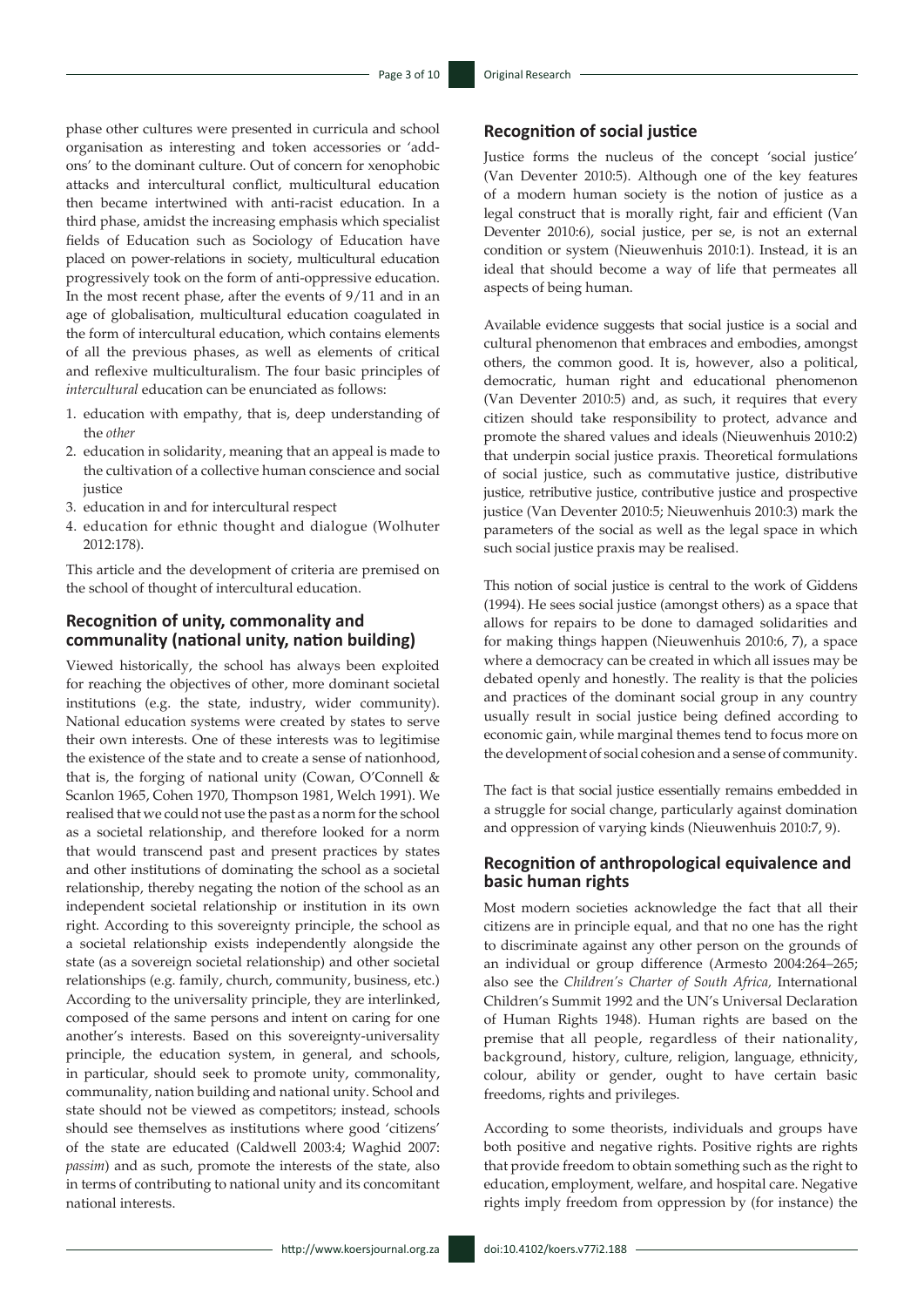Government: the right to freedom of expression, movement, assembly, press, religion, a fair trial, and so on (Karvelas 2006:*passim*; Jackson & Jackson 2008:484–485).

Whilst differentiation on the grounds of certain differences can be justified (such as different bathrooms for the two genders; different schools and classes for learners with, for example, severe impediments; different media of instruction for learners belonging to different language communities or schools in different regions), differentiation on certain other grounds can be construed as discriminatory (such as separate schools for different race or colour groups, ethnic groups or socio-economic statuses). Circumstances may dictate whether differentiation would be justifiable or not, such as: ethnic and group-related social conventions, historical background and religious and life-view commitments. Some of the terms referring to anthropological differences, such as race, have become obsolete and should be avoided (Du Preez 2009:38, 75), whereas others merely refer to the contingencies of a person's birth, such as skin colour variations (Soodyall 2006:160), and therefore need not be accommodated in an education system. In fact, as Van Beek (2006:372) argues, fixation on a contingency can lead to undesirable attitudes and actions. A fixation on ethnicity, for instance, can lead to xenophobia or forms of neo-apartheid (ethnic and race segregation). Despite these threats, ethnic (minority) groups in countries all over the world have in the past shown a tendency towards insisting that special provision be made for them and their particular needs. We cannot close our eyes to this *de facto* demand from some ethnic groups.

Since it is not possible to formulate an unambiguous criterion for the accommodation of individual and group differences in an education system, one can – at the very least – expect of an education system to be *sensitive* about any individual and group differences in the citizenry, in this case ethnic differences, to *provide* in and for the needs of each ethnic group as expressed by a group itself (not imposed on it through legislation, for instance), and to *avoid* and *combat* any form of discrimination (based on ethnicity, in this case) that might crop up in the populace. In many countries, the equality and equivalence of each and every citizen finds expression in a bill of fundamental human rights (Wielemans 1993:7). The education system of a country should not only respect these fundamental rights and freedoms of the citizens, but should also be actively aimed at promoting their rights and freedoms, as well as those of ethnic groups that demand recognition. The same applies to the relationships in which each individual is involved. According to Wielemans (1993:8), the individual can only be understood in relation to others, also in terms of ethnic bonds, if so desired by the individual. This sentiment resonates in current scholarly work that distinguishes between *the other* and *an other* (Jansen 2009). The former refers to a person from a (presumed) different ethnic or cultural background, while the latter refers to the recognition (by the observer) of anthropological sameness. Each individual is also an intersection of relationships. This sentiment is echoed in the revised version of *ubuntu* propagated by Van der Walt (2010:237–239).

#### **Recognition of pedagogical demands**

An education system finds its *raison d'être* [its purpose] in the fact that it is *pedagogically* qualified, in other words a system aiming at forming and socialising young(er) citizens towards greater levels of maturity. The classical Greek ideal of *paideia* (Krüger & Helsper 2006:67) is helpful here since it refers to the ideal of issuing a 'cultured individual', one who participates in and shares a literate culture, the state of being fully human and sharing human characteristics to the fullest possible extent (Lucas 1984:128). According to Basave (2006:72), education for *paideia* is the process of developing an imperfect human being intentionally towards reaching the ideal of human plenitude in the best possible manner. As a method, it means intentionally guiding a human being towards the plenitude of the harmonious formation of man. Personalised education does not exclude that which is essential – common and equal – in all human beings; instead, it invigorates and justifies the individual himself and his or her individual personality.

What should be uppermost in the mind of the person in charge of the entire education system of a particular country? What should he or she aspire to? The replies of the Director-General of a system and/or the Minister of Education of a particular country to questions such as the following would be indicative of whether they have sound understandings of their task: is the system aimed and geared at providing optimal opportunities for all learners – irrespective of ethnic background and affiliations – to attain maximum achievement and excellence, at forming each and every learner to *paideia* in the most complete sense of the word, at helping as many as possible of the learners to contribute to the welfare of all the communities concerned as well as to that of the entire nation? Since these questions reflect both meanings of *education* (teaching-learning as well as forming), the answers provided by the officials should also do so. Not only should the students as *learners* be able to achieve at the highest academic levels; they should also, as *educands*, be guided to attain the highest levels of *paideia*, and in both capacities be able to contribute to the welfare of their communities and the entire nation.

#### **Recognition of equality**

Since the middle of the twentieth century one of the most important drivers behind the expansion of educationprovision worldwide has been equality and equal educational opportunities (Wolhuter 1993:*passim*). Equality is one of the most elusive concepts in the social sciences (Bowie 1970:xv) and discussions about equality have been known for their ambiguity (Mncwabe 1990:27). After a literature survey Wolhuter (1993:77) came to the conclusion that it is possible to distinguish between a number of conceptualisations of equal educational opportunities. As indicated in Table 1 below, these can be arranged on a continuum from emphasis on the *individual* to emphasis on *society*. Berkhout and Bondesio add to this continuum in their 1987 paper by distinguishing between two broad categories of conceptualisations of equal educational opportunities, namely 'individual-liberalist'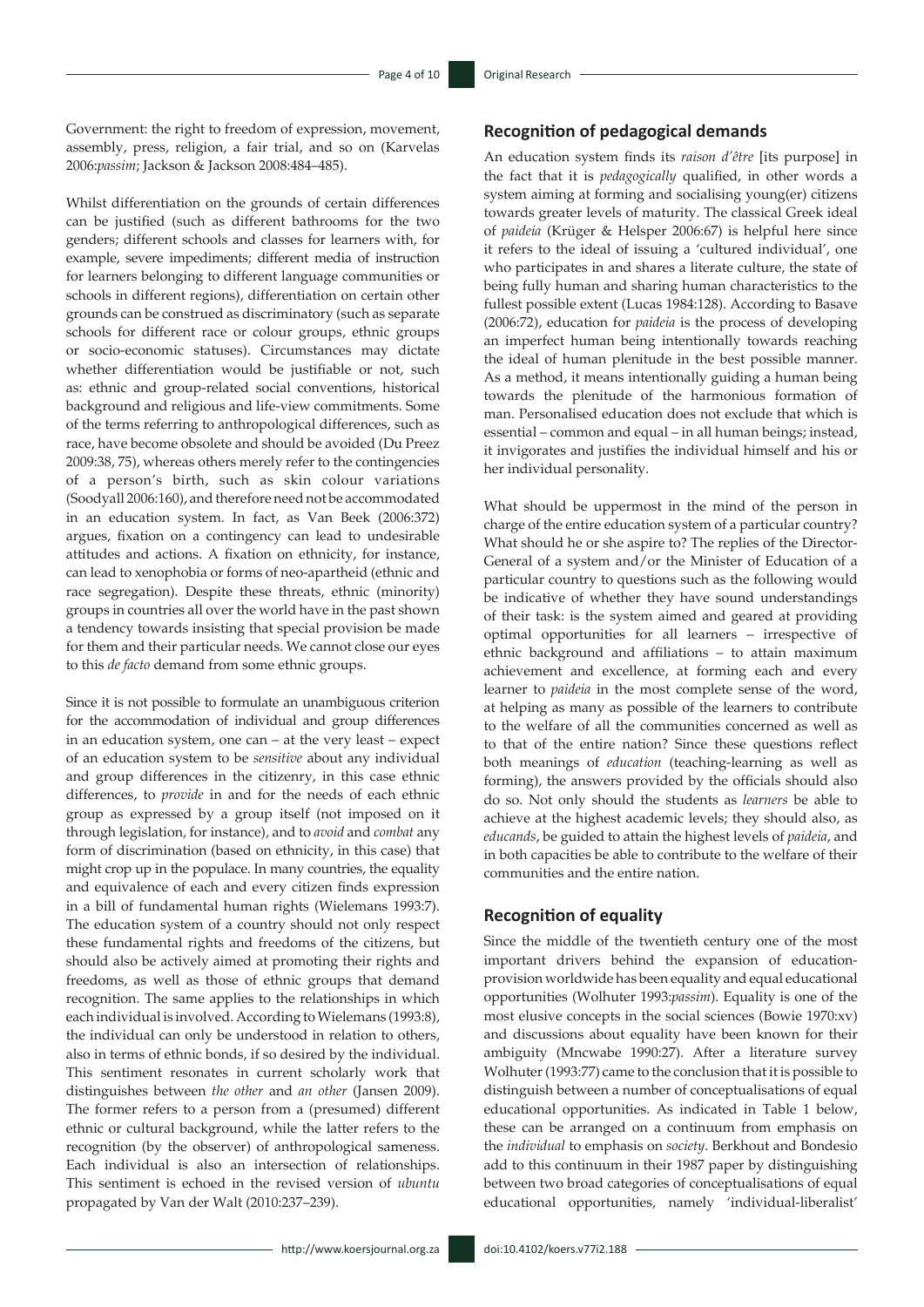approaches that is, (1) every individual gets full opportunity to realise his or her potential, (2) equal access and (3) equal input), and 'social-reform' approaches, (4) equal progress, (5) equal survival, (6) equal certification and (7) equal effect.

After having looked at the above-mentioned views about equal educational opportunities, we align ourselves with the view of Cambron-McCabe and McCarthy (2004:89) that policies and procedures within an education system should, above all, be equitable, fair, effective, and adequately protect all learners' educational rights.

# **Evaluation of education systems against the above criteria**

We selected a cross-section of eight education systems across the world. We regarded the sample, consisting of Australia, Canada, China, Israel, Malaysia, Rwanda, Russia and South Africa, as representative of the situation world-wide in terms of geography as well as different developmental levels (low, medium as well as high income). Some are countries that have enjoyed a relatively peaceful recent history (Australia and Canada), others are countries whose recent history has been characterised by low-intensity interethnic conflict (Malaysia, Russia and South Africa), whilst two are examples of countries that suffered a recent history of violent interethnic conflict (Israel and Rwanda).

#### **Australia**

Despite the fact that since the 1980s the Australian system has been based on a policy of multiculturalism (O'Neill 2010: 48–50), there has been a recent shift towards greater national cohesion in line with the tenets of the neo-liberal economic revolution: the prime function of an education system is to supply the economy with a pool of schooled human resources. This is a shift in the direction of national unity and nation building (our criterion number 2). A glance at Australia's past shows that since the founding of the state in 1901 this has not always been the case. As far as the indigenous population was concerned, policy stipulated until 1967 that the respective federal states would provide formal education to Aborigine children, but that White parents could demand the exclusion of such children from public schools (Tomlinson 2008). This exclusion, coupled with the policy of assimilating the Aborigines in the dominant White culture (cf. Stanner 1969), can be regarded as non-compliance with our social justice criterion (number 3). This policy also did not comply with the demand for anthropological equivalence and respect for human rights (criterion number 4). It is also doubtful whether such a policy can be construed as respect for individual and group differences (criterion number 1) and equality (criterion number 6). If differences were respected and the indigenous inhabitants of the land were seen as equal

to all other people, why should they disappear as a group and be assimilated by the dominant group? According to O'Neill (2010:35), the education received by the children of the indigenous people was of inferior quality; whatever education they received was intended to train them as cowherds and housemaids. Such an approach contravenes our equality and fairness criterion (criterion number 6).

In 1967, the responsibility for Aborigine education was transferred from the federal states to the central government. The government followed a new policy of self-determination and autonomy of decentralised Aborigine communities (O'Neill 2010:36). Although the new policy amounted to a system of 'two-way schooling' for the Aborigines (traditional education combined with Western elements), very little success was attained with it since it mostly depended on the enthusiasm of individuals (Australian Institute of Aboriginal and Torres Strait Islander Studies (AIATSIS) & Federation of Aboriginal and Torres Strait Islander Languages (FATSIL) 2005). Some of the initiatives were fairly successful, for instance the Fitzroy Valley Community self-help plan and the Follow the Dream program in Western Australia (O'Neill 2010:38). Despite the laudability of these efforts, they do not seem to be in consonance with our criteria regarding the recognition of individual and group rights (criterion number 4), the pedagogical needs of a minority group (criterion number 5), and fair and equitable treatment (criterion number 6).

Whereas the Aborigine community represents only three percent of the total population, one out of every four of the 22 million Australian people were born outside of the country, and one out of every two has at least one parent born elsewhere. In the case of immigrants, a policy of multiculturalism has been followed since the 1970s and 1980s. The current position, as explained by the Ministry of Immigration, is that the acquisition of Australian citizenship does not demand the suppression of immigrants' cultural heritage or identity. On the contrary, they contribute their languages, cultures and traditions towards the enrichment of Australian culture (O'Neill 2010:42). As a result of this policy, Modern Greek was introduced as a subject in primary schools in Victoria, and Greek-born Australian teachers are being trained at the University of Crete (Chipman 1980). This immigration policy does not seem to comply with our notion of commonality and thus of nation building and the promotion of national unity (criterion number 2). It does, however, meet the pedagogical requirements of (in this case) the Greek community in Victoria (criterion number 5).

#### **Canada**

After the establishment of the Canadian Federation through the *British North American Act* of 1867 education of Canada's

**TABLE 1:** Continuum of views on equal educational opportunities.

| <b>Views</b>                       | Approaches                                                       |                                                                                                          |
|------------------------------------|------------------------------------------------------------------|----------------------------------------------------------------------------------------------------------|
|                                    | Individual-liberal (Individual)                                  | Social-reform approaches (Society)                                                                       |
| Equal educational<br>opportunities | Opportunity for every individual to realise his or her potential | Statistically, all societal categories attain the same, equal rate of progress<br>or survival            |
|                                    | Every individual receives equal access                           | Statistically, all societal categories attain the same, equal certification                              |
|                                    | Every individual receives equal input                            | Statistically, all societal categories attain the same, equal standard of life,<br>income and livelihood |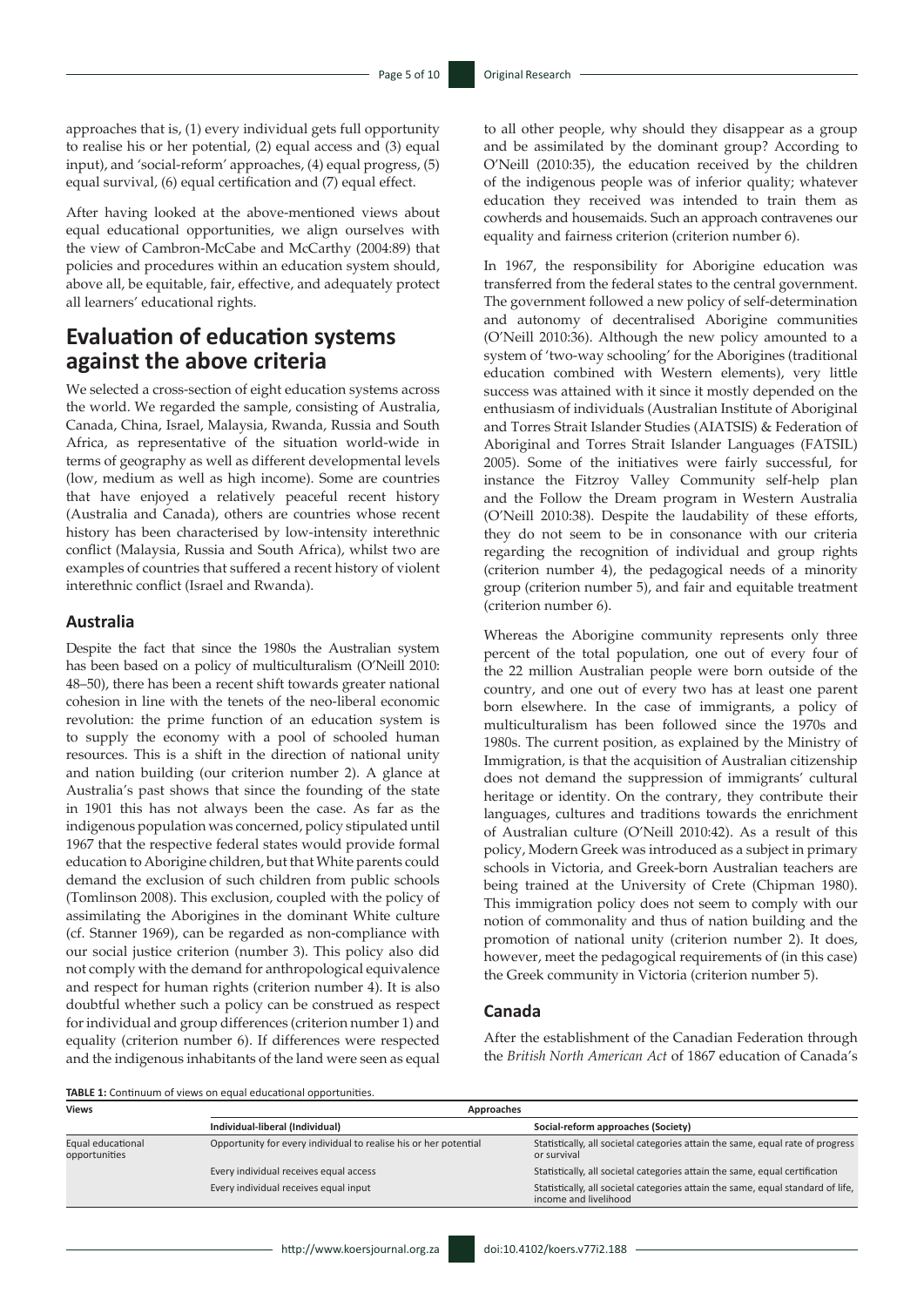indigenous communities was seen as the responsibility of the federal government (Isaac 1995:170). The federal government administrated education in accordance with the *Indian Act*  of 1876. Policy at that time not only kept the indigenous population separate from the Europeans but also did not recognise the diversity within the Indian population itself (Ottmann 2010:62). This does not seem to be in consonance with several of our criteria: recognition of individual and group differences (criterion number 1), national unity and nation building (criterion number 2), social justice (criterion number 3), anthropological equivalence and recognition of human rights (criterion number 4), fairness and equality (criterion number 6). Another of our criteria was not complied with in that the government in 1911 began providing compulsory education for Indian children between the ages of seven and fifteen in so-called residential schools in low-density areas. The Indian population rejected this policy since they thought that it robbed them of their culture, and took the education of their children out of their hands. The purpose of the schools was to Christianise and civilise the indigenous population and to assimilate them into the Anglo-Saxon culture (Ottmann 2010:63). This strategy does not comply with our criterion of meeting the pedagogical demands of a community, and not imposing unpopular policies on it (criterion number 5). The students in the residential schools were furthermore not allowed to use their home languages or to practise their own spirituality (Indian Residential Schools Survivor's Society 2009). By the time these schools were closed in 1996, some 15 000 Indian children had reluctantly passed through them.

The situation began changing from 1972 onwards. In a White Paper entitled *Indian control of Indian education* it was declared that the First Nations would henceforth control the education of their children. The new approach was aimed at achieving two goals, namely the reinforcement of children's First Nations identity and to teach the skills required for making a successful living in a modern society. Although the separateness of First Nation education in their own schools can be questioned, it has to be kept in mind that the new approach was requested by the First Nations. This, in our opinion, conforms to the criterion of acknowledging the pedagogical demands of a group (criterion number 5). The decision of the First Nations to educate their children in their own, separate schools seems to have been vindicated by history. Since the introduction of the policy, their schools have increased from zero to 500 in 2008; 33 000 First Nation students are currently involved in tertiary education, 4000 students graduate annually, and more than 80% have declared that they attach value to speaking their indigenous languages (Ottmann 2010:75–76). This is evidence of the recognition of individual and group differences (criterion number 1), of social justice (criterion number 3), of anthropological equivalence and human rights (criterion number 4), of meeting the pedagogical demands of the inhabitants (criterion number 5) and of equitable and fair treatment (criterion number 6). It is not clear to what extent this policy has contributed to significant national unity and nation building (criterion number 2).

#### **People's Republic of China**

The mainland Chinese population is composed of the Han majority (approximately 91.5% of the population) and 55 ethnic minorities (a total of more than 104 million people). The minorities typically live in less densely populated, autonomous areas. Although a relatively small group in terms of the entire population, minorities such as those in Tibet play a significant role in the maintenance of national and international stability (Yang & Wu 2010:81). The minorities not only live in peripheral areas but are economically and socially under-developed; some of them have until recently been slave communities. This is proof of non-compliance in terms of fairness (criterion number 6) and human rights (criterion number 4) criteria. There were no formal schools in these areas prior to the 1950s. Less than one percent of the children of these communities attended primary, secondary and tertiary education institutions (Yang & Wu 2010:81). The treatment of the minorities prior to 1950 was not consonant with all the criteria that we propounded: whereas their individual and group differences were recognised to some extent (criterion number 1), the minorities were not seen as part of the nation (criterion number 2), neither did they enjoy the fruits of social justice (criterion number 3), of equivalence and human rights (criterion number 4) and of equitable and fair treatment (criterion number 6), and their pedagogical demands were not met (criterion number 5).

Their conditions improved after the inauguration of the People's Republic of China in 1949. Efforts were made to uplift the minorities, and in some cases affirmative action was taken. They received preferential treatment in terms of the erection of educational institutions, lower school fees, hostels and remedial programs (Saltman 1999). Special [*Kangend*] schools were established in the mountainous areas, text books in the indigenous languages were supplied, and teachers were trained for working in the minority communities. Twenty universities for ethnic minorities and up to the present time more than 100 normal schools (i.e. teacher education institutions for minorities) have already been erected (Yang & Wu 2010:87). Although the numbers of ethnic majorities have grown to 9.7%, 7.7% and 5.7% in primary, secondary and tertiary institutions respectively (Ministry of Education, People's Republic of China 2005), they do not as yet reflect the demographic profile of the country. Schools attended by children of the Han majority still reflect the sentiments and culture of that community (Postiglione 1999). The atheistic or anti-religious state schools also do not reflect the religions of the minorities attending those schools (Yang & Wu 2010:89). Only the languages spoken by the majority group seem to receive attention. Concern has been expressed about the fact that the new policy has led to school segregation (Postiglione 1999). Although concerns can be raised about nation building and national unity (criterion number 2), the current policy in China seems to conform to most of the other criteria: it acknowledges group differences (criterion number 1), the policy can be regarded as socially just (criterion number 2), it respects the equivalence and the human rights of all (criterion number 3), it meets the pedagogical demands of all concerned (criterion number 4), and the treatment of all groups seems to be equitable and fair (criterion number 6).

#### **Israel**

The Israeli state consisted of immigrants from all over the world when it was established in 1948. The ethno-national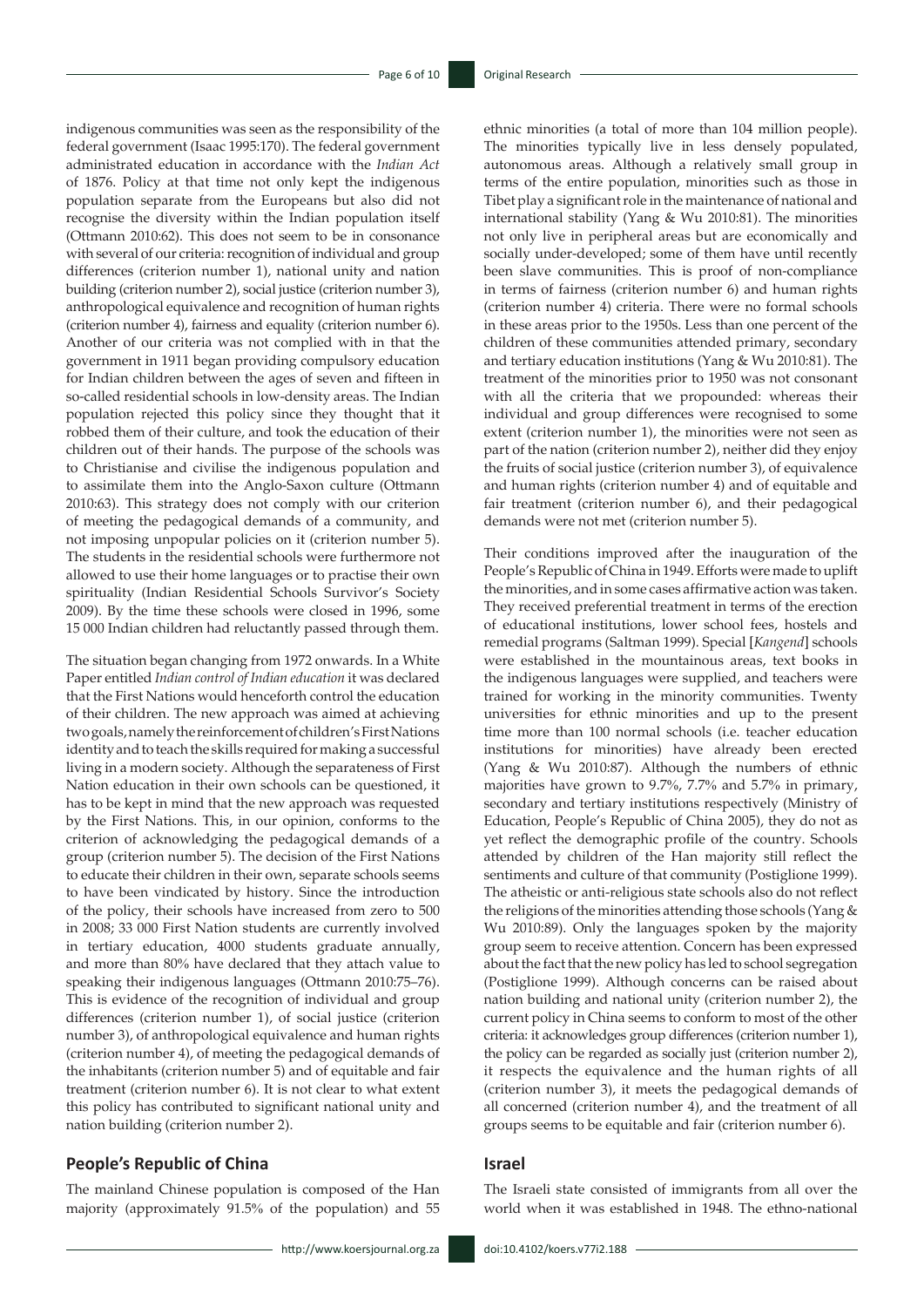norm of the country was, however, established and dominated by Ashkenazi Jews, that is, Jews who had emigrated from Europe (Bekerman 2010:102). This led to the marginalisation of minority groups in the country, including the orthodox Jews and Palestinians who had been living in the territory before the establishment of the Israeli state. The situation was exacerbated by the fact that all the minorities were seriously impoverished, and that they lived in separate communities. As a result of all their disadvantages their children's chances of passing final school examinations were small (Ministry of Education, Israel 2000). The initial treatment of ethnic minorities was not compliant with our criteria concerning the recognition of group differences (criterion number 1), the ideal of national unity (criterion number 2), of social justice (criterion number 3), of basic human rights (criterion number 4), of meeting the educational needs of minorities (criterion number 5) and of fairness and equitable treatment (criterion number 6).

The problem was exacerbated by the introduction of Hebrew as the official language, which was not the language of the immigrants, most of whom spoke English, German or French. The government launched a Hebrew literacy campaign in 1949, and by 1992 more than 77% of the immigrants declared that they had accepted Hebrew as first language (Bekerman 2010:107). Since Hebrew had become the chief instrument in the process of homogenising the population and for nation building, the Palestinian minority population found themselves excluded from tertiary study since Arabic is not offered as medium of instruction at universities. Although this strategy can be seen as a form of nation building (criterion number 2), it can also be construed as discriminatory against minorities (criterion number 6).

School curricula also only minimally reflect the requirements and perspectives of the various minority groups, including those of the Palestinians or Arabs (Bekerman 2010:103). No efforts were made to introduce the Jewish children to the Palestinian narrative (Al-Haj 2002), and curricula still seem to reflect only the traditions and perspectives of the Ashkenazi Jews at the expense of the Jewish minorities (Dahan & Levy 2000). This is also not in compliance with the criteria of human rights (criterion number 4) and fairness (criterion number 6).

In the 1990s, a system of multicultural education was introduced, evidence of a more open and tolerant atmosphere. Recognition is now being given to the cultural heritage and history of the Mizrachi or Sephardim minorities. Dual-medium, integrated schools were also established for accommodating the children of immigrants from Russia (Resnick 2006; Bekerman 2004, 2005) despite the fact that the government was not in favour of it (Bekerman 2010:109). This current strategy seems to conform to all six of our criteria.

#### **Malaysia**

The population of Malaysia consists of three ethnic groups (Malays, Indians and Chinese). Because of historical circumstances the Indians and the Chinese came to belong to the higher classes in society and the Malays to the poorest. At the time of independence, the Malays represented only 55% of the population, but this percentage has now grown to some 65% (Loo 2010:124). Affirmative action policies were introduced after independence to uplift the Malaysian population (Loo 2008:463, 485). This policy was also enforced in the education system.

Regarding language medium, provision was made for Malay, Tamil and Mandarin as well as English in the urban areas. Before independence, the latter played an important nation building role in the schools attended by children from all three ethnic groups. After independence, English was abolished as medium of instruction, and by 1985, Tamil was abolished in all schools and Mandarin in secondary schools. Only Malaymedium schools as well as a few Mandarin-medium primary schools remained (Loo 2008:480). The Chinese community's request to establish and fund their own Mandarin-medium university was rejected by government. This does not seem to comply with our criterion regarding the recognition of the needs of minorities (criterion number 1) and of basic human rights (criterion number 4).

The Chinese and Indian communities also feel discriminated against in terms of their religions. The national ideology of *Rukunegara* that has strong Islamic religious and Malay overtones and undertones pervades the entire school curriculum (Loo 2010:129–130). Sporadic violent resistance to government policies attests to the fact that the official line taken by government has not been successful (Loo 2010:134). Government's failure to recognise the rights of minority groups does not comply with our criterion number four.

#### **Rwanda**

Rwanda is inhabited by the Tutsi and the Hutu, of which the latter is the largest group. Traditionally, the Tutsi are cattle farmers whereas the Hutu tend to be agriculturalists. After the genocide of 1994, the Tutsi's numbers were reduced from approximately 15% to 10% of the population. Under colonialism, the Belgians preferred to employ members of the Tutsi community as public servants (Nzabalirwa 2010:141). The new government overturned this policy after independence in 1962 by favouring the Hutu both in the administration and in terms of schooling (Nzabalirwa 2010:145). Relations between the two groups deteriorated, resulting in the extermination of approximately 800 000 Tutsi in 1994 (Dowden 2009:235). Rwanda's history is rife with examples of discrimination and a lack of fair treatment (criterion number 4 and criterion number 6).

After a period of violence, a new government took office in 2003; a new constitution was promulgated in terms of which discrimination was prohibited, especially on the grounds of ethnicity and religion. Hutu and Tutsi identities were also not allowed to play a role in the public and political arena. The new government placed itself on the side of peace and tolerance, and promised to follow a policy of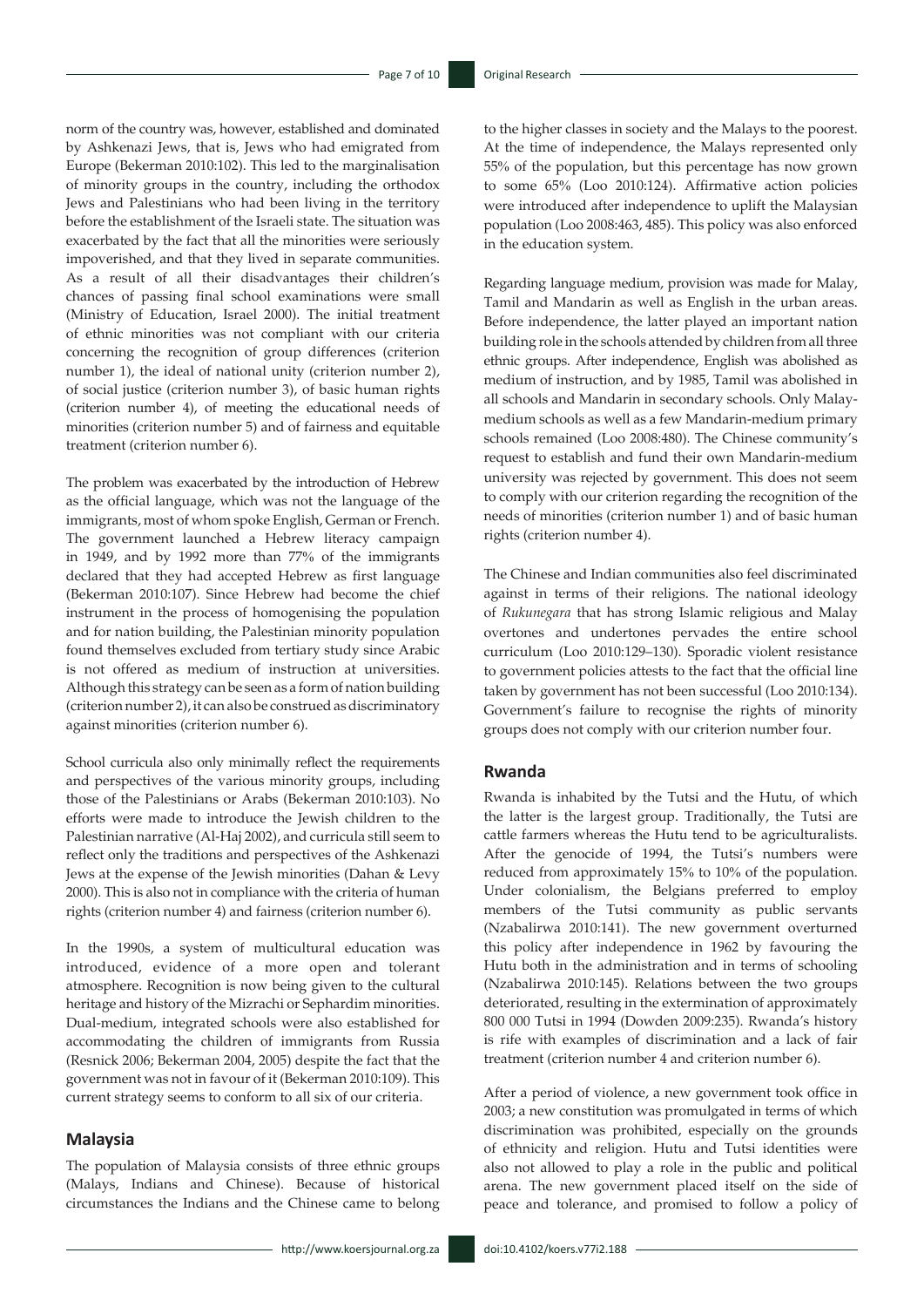non-discrimination and non-segregation. Schooling and examinations were to be conducted on the principles of equity and transparency (Nzabalirwa 2010:150–151). The new policies have been quite effective as can be seen from the fact that between 2000 and 2010 the *per capita* income has tripled, and the fact that the country is experiencing a period of relative peace and tolerance. In our opinion, the current policies in Rwanda comply with all our criteria, except the recognition of the ethnic group identities of the Hutu and Tutsi (criterion number 1).

#### **Russia**

Moscow and its immediate surrounds form the historic epicentre of Russia. By the 17th century, Russia had expanded eastwards and included Siberia, a region populated by several ethnic minorities, each with its own language (Pipes 1972:111). These minorities were soon assimilated into the Russian state, a process characterised by the imposition of a single alphabet, a national literature, theatres and museums (Savinov & Kovaleva 2010:157). After 1917, this domination was taken further by Soviet Russia, finally resulting in the virtual disappearance of the Siberian languages and cultures. Various minorities are nevertheless still living in Siberia, together with some Caucasians who had moved eastwards as part of the Russian expansion. Since the 1990s, these minorities have been joined by immigrant groups from central and south-east Asia, especially China. This has compounded an already difficult situation in Siberia as far as the accommodation of minorities is concerned.

Post-Soviet Russia has been following a policy of equal rights to all citizens and non-discrimination on the grounds of differences among individuals and groups (Savinov & Kovaleva 2010:162). It is not yet clear to what extent the new policy will bear fruit, especially in view of the economic difficulties in which the Russian Federation is finding itself. Whereas most of the policies of Soviet Russia did not comply with any of our criteria, those of present-day Russia seem to comply to a considerable degree.

#### **Republic of South Africa**

The Gini Index of South Africa (57.8), the fourth highest in the world, attests to the fact that not only does its population consist of a large number of minority groups but also that it is one of the most socio-economically unequal communities in the world (World Bank 2008). South Africa is well-known for the apartheid policies that were in force between 1948 and 1994 and which led to a segregated and unequal education system. After 1994, a new system was adopted based on desegregation, equal opportunities and multiculturalism (Wolhuter 1999). The desegregation process has been taking the form of a migration of Black learners from the disadvantaged township schools to the previously White schools. To a certain extent, racial segregation has been replaced by socio-economic segregation (Pape 1998). Apart

from the fact that multiculturalism as a strategy has been discredited in some circles, government has been struggling since 1994 to provide education that would lead to the equal and equitable treatment of all the learners and also reflect African natural and cultural heritage in the school curriculum. Similar difficulties have been experienced in developing all eleven official languages as media of instruction in schools (Shiraya 2008:21). The policy on religion in schools promulgated in 2003 effectively banned all forms of confessional religion from schools.

Whereas practically all the education policies prior to 1994 were not consonant with our criteria, the situation has since been effectively turned around. The education system of South Africa now seems to comply with all the criteria, with the exception of criterion number one, in the sense that it still refuses to meet the pedagogical needs of ethnic minorities and religious denominations and groups.

### **Discussion**

The above analysis of education systems reveals that the six criteria that we had developed can indeed serve as an instrument for determining the extent to which a national education system provides for the needs and requirements of the ethnic and other minorities in a country. All the systems in our sample – and arguably most others – have to contend with problems of minorities of all sorts within their boundaries, and each system has, somehow, to provide (or choose not to provide) in and for the pedagogical needs of those minorities within the constraints of their financial abilities. The analysis also shows that political powers tend to accommodate minorities and their needs to various extents, and in a variety of configurations as dictated by local circumstances.

# **Conclusion**

This exercise demonstrates that it would be extremely difficult if not totally impossible to draft the outline of an ideal system that would be able to accommodate all forms of diversity, including the demands, needs and requirements of ethnic minorities, optimally. We therefore recommend that policy makers and constructors of education systems strive towards complying with our criteria. They should firstly strive towards accommodating as far as possible all the individual and group differences in the population of their country. They should then also strive towards the promotion of a spirit of commonality and communality and, in doing so, towards national unity and nation building. They should furthermore apply themselves to the attainment of social justice, in the process respecting the equality and equivalence of all individuals and groups as well as the basic human rights of each and every citizen and the groups she or he belongs to. Finally, they should dedicate themselves to the task of providing in the pedagogical needs and requirements of each individual and community within the state, and should ensure that all their actions are fair and equitable.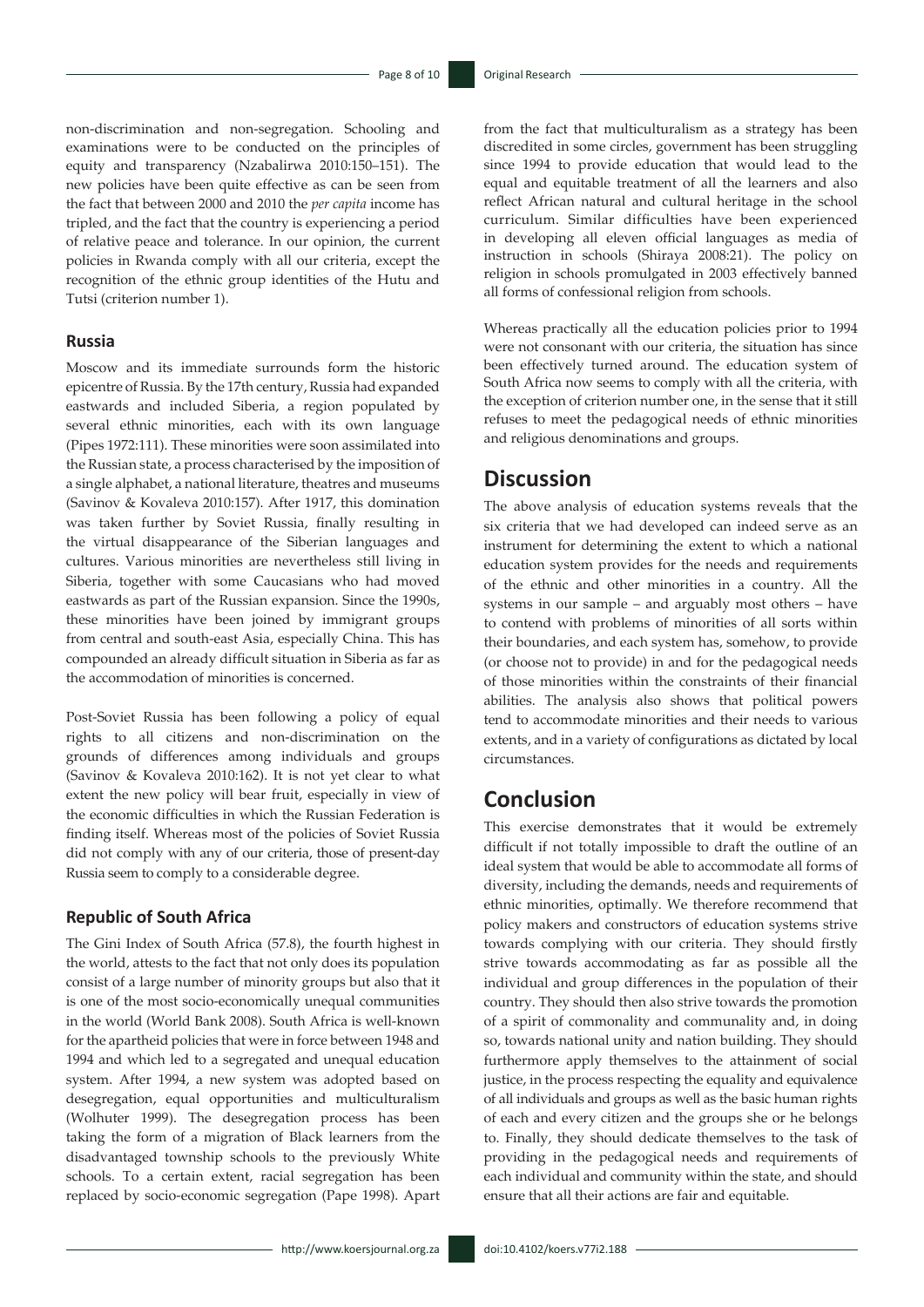This research has set out to focus on the capacity of education *systems* in addressing the issue of ethnic diversity, and the article has clearly been written from the perspective of the scholarly field of Comparative Education, which distinguishes itself with its *system* perspective on education: the holistic study of the structure of education systems, the components and elements of the structure and the societyeducation system interrelationships (Wolhuter 2011:26–27). As soon as elements of the education *system* themselves becomes the focus of study, the realms of other scholarly fields of Education enters. Valuable follow-up research to the research reported in this study would be to focus on each of these elements, and to evaluate their capacity to address ethnic diversity, for example a study of Citizen Education programmes (by scholars in the field of Citizen Education) or the history of the exclusion of minorities from education (by scholars in the field of History of Education).

### **Acknowledgements**

#### **Competing interests**

The authors declare that they have no financial or personal relationships which may have inappropriately influenced them in writing this article.

#### **Authors' contributions**

The authors C.C.W. (North-West University), F.J.P. (North-West University) and J.L.v.d.W. (North-West University) contributed equally to the research and writing of this article.

### **References**

- Al-Haj, M., 2002, 'Multiculturalism in deeply divided societies: The Israeli case', *International Journal of Intercultural Relations* 26, 169–183.
- Armesto, F.F., 2004, *Ideas that changed the world*, Dorling Kindersley, London.
- Australian Institute of Aboriginal and Torres Strait Islander Studies (AIATSIS) & Federation of Aboriginal and Torres Strait Islander Languages (FATSIL), 2005, *National Indigenous Languages Survey Report 2005,* Department of Communications, Information Technology and the Arts (DCITA), Canberra.
- Basave, A., 2006, *Intergral philosophy of education: A new 'Padea'*, viewed 12 December 2011, from [http://www.bu.edu/wcp/Papers/Educ/EducBasa.htm on](http://www.bu.edu/wcp/Papers/Educ/EducBasa.htm on 8.11.2006) [8.11.2006](http://www.bu.edu/wcp/Papers/Educ/EducBasa.htm on 8.11.2006)
- Bekerman, Z., 2010, 'Israel: Unsuccessful and limited multicultural education', in C.C. Wolhuter & H.J. Steyn (eds.), *Education and Ethnicity: Comparative perspectives,* pp. 100–118, Platinum Press, Potchefstroom.
- Berkhout, S.J. & Bondesio, M.J., 1987, 'Die mite en meriete van gelyke onderwysgeleenthede', *Suid-Afrikaanse Tydskrif vir Opvoedkunde* (6)1, 15–19.
- Bowie, N.E., 1970, 'Equality and distributive justice', *The Journal of the Royal Institute of Philosophy*, pp. i–xx.
- Caldwell, B.J., 2003, 'Mission impossible? A strategic view of efforts to lead the transformation of schools', University of Melbourne, Melbourne, from [http://](http:// www.edfact.unimelb.edu.au/dean/docs/ICP_Edinborough.pdf) [www.edfact.unimelb.edu.au/dean/docs/ICP\\_Edinborough.pdf](http:// www.edfact.unimelb.edu.au/dean/docs/ICP_Edinborough.pdf)
- Cambron-McCabe, N. & McCarthy, M., 2004, 'Student discipline and access to equal educational opportunities in the United States', *Perspectives in Education* (22)3, 89–97.
- Chipman, L., 1980, 'The menace of multiculturalism', *Quadrant,* September, 3–6.
- Cohen, Y.A., 1970, 'Schools and civilization states', in J. Fischer (ed.), *The social sciences and the comparative study of education*, International Textbook Company, Scranton.
- Cowan, L.G., O'Connell, J. & Scanlon, D.G., 1965, *Education and nation building in Africa*, Frederick Prayer, London.
- Dahan, Y. & Levy, G., 2000, 'Multiculturalism education in the Zionist State The Mizrahi Challenge', *Studies in Philosophy and Education* 19, 423–444.
- Dowden, R., 2009, *Africa: Altered states, ordinary miracles,* Portobello, London.

Du Preez, M., 2009, *Dwars mymeringe van 'n gebleikte Afrikaan,* Zebra Drukkers, Kaapstad.

- Giddens, A., 1994, *Beyond left and right: The future of radical politics*, Polity, Cambridge.
- Indian Residential School Survivor's Society, 2009, *Indian residential school history*, viewed 01 April 2010, from <http://www.irsss.ca/history.html>
- International Children's Summit, 1992, *'*The Children's Charter of South Africa', paper presented at the International Conference on the Rights of Children in South Africa, University of the Western Cape, Bellville, 27 May – 01 June.
- Isaac, T., 1995, *Aboriginal law: Cases, materials, and commentary,* Purich, Saskatoon.
- Jackson, R.J. & Jackson, D., 2008, *Comparative and world politics*, Pearson/Prentice Hall, Toronto.
- Jansen, J.D., 2009, *Knowledge in the blood*, Stanford University Press, Stanford.
- Karvelas, N., 2006, 'Exploring the human rights understandings of educators', MEd dissertation, University of Pretoria, Pretoria.
- Krüger, H-H. & Helsper, W., 2006, *Einführung in Grundbegriffe und Grundfragen der Erziehungswissenschaft,* Barbara Budrich, Opladen.
- Loo, S.P., 2008, 'The education system of Malaysia', in H.J. Steyn & C.C. Wolhuter (eds.), *Education Systems: Challenges of the 21st century*, pp. 447–499, Keurkopie, Noordbrug.
- Loo, S.P., 2010, 'Ethnicity and educational policies in Malaysia and Brunei Darussalam', in C.C. Wolhuter & H.J. Steyn (eds.), *Education and ethnicity: Comparative perspectives,* pp. 119–137, Platinum Press, Potchefstroom.
- Lucas, C.J., 1984, *Foundations of education*, Prentice Hall, Englewood Cliffs.
- Ministry of Education (Israel), 2000, *Statistics of the matriculation examination*  (*Bagrut*) *2000 Report*, viewed 22 April 2010, from http://www.netvision.net.i./ bagrut/netumin2000htm
- Ministry of Education (People's Republic of China), 2005, *Introduction to ethnic minority education*, viewed 06 April 2010, from http://www.moe.edu.cn/.edaas/ website 18/54/info12054.htm
- Mncwabe, M.P., 1990, *Separate and equal: South African education at the crossroads*, Butterworth, Durban.
- Nieuwenhuis, F.J., 2010, 'Social justice in education revisited', paper presented at the Örebro-UNISA International Conference, University of South Africa Muckleneuk Campus, Pretoria, South Africa, 01–03 February.
- Nzabalirwa, W. 2010. 'Education et ethnicité au Ruanda: Perspective historique', in C.C. Wolhuter & H.J. Steyn (eds), *Education and ethnicity: Comparative perspectives,*  pp. 138–154, Platinum Press, Potchefstroom.
- O'Neill, M., 2010, 'Forty years on: Education for a diverse Australia?' in C.C. Wolhuter & H.J. Steyn (eds), *Education and ethnicity: Comparative perspectives,* pp. 33–57, Platinum Press, Potchefstroom.
- Ottmann, J., 2010, 'Canada's first nations people: Ethnicity and leadership', in C.C. Wolhuter & H.J. Steyn (eds), *Education and ethnicity: Comparative perspectives,*  pp. 58–80, Platinum Press, Potchefstroom.
- Pape, J., 1998, 'Changing education for majority rule in South Africa and Zimbabwe', *Comparative Education Review* 42(3), 253–266.
- Pipes, R., 1972, 'National minorities sought autonomy and independence', in A.E. Adams (ed.), *The Russian revolution and Bolshevik victory*, pp. 110–123, D.C. Heath, Lexington.
- Postiglione, G.A., 1999, 'Introduction: State schooling and ethnicity in China', in G.A. Postiglione (ed.), *China's national minority education: Culture, schooling and development,* pp. 3–19, Falmer Press, New York.
- Potgieter, F.J. & Van der Walt, J.L., 2008, *Education Theory: Study Guide for EDCC 511,* Faculty of Education Sciences, Potchefstroom.
- Pratt, R.L., 2000, *Designed for dignity*, P & R Publishing, Phillipsburg.
- Reid, W.A., 1999, *Curriculum as institution and practice: Essays in the deliberative tradition*, Erlbaum, Mahwah.
- Reid, W.A., 2006, *The pursuit of curriculum: Schooling and the public interest*, Information Age, Greenwich, Cape Town.
- Savinov, L.V. & Kovaleva, M.I., 2010, 'Poly-ethnicity and a system of education in Russia with special reference to the Siberian Federal District', in C.C. Wolhuter & H.J. Steyn (eds.), *Education and ethnicity: Comparative perspectives,* pp. 155–166, Platinum Press, Potchefstroom.
- Sherman Swing, E., 2010, 'The multicultural dilemma: Studies from Europe and the USA', in V. Maseman, S. Majhanovic, N. Truong & K. Janigan (eds.), *A tribute to David N. Wilson: Clamouring for a better world*, pp. 87–98, Sense Publishers, Rotterdam.
- Shiraya, J., 2008, 'Knowledge of English is essential for kids' success', *Cape Argus,* 16 October, p. 18.
- Soodyall, H., 2006, *The prehistory of Africa*, Jonathan Ball, Johannesburg.
- Stanner, W.E.H., 1969, *After the dreaming. The 1968 Boyer Lectures*, Australian Broadcasting Commission, Sydney.
- Thompson, A.R., 1981, *Education and development in Africa*, St Martin, New York.
- Van Beek, U. (ed.), 2006, *Democracy under construction. Patterns from four continents*, Van Schaik, Pretoria.
- Van der Walt, J.L., 2010, 'Ubuntu-waardes: Samelewings- en pedagogiese verwagtinge', *Journal of Humanities* 50(2), 229–242.